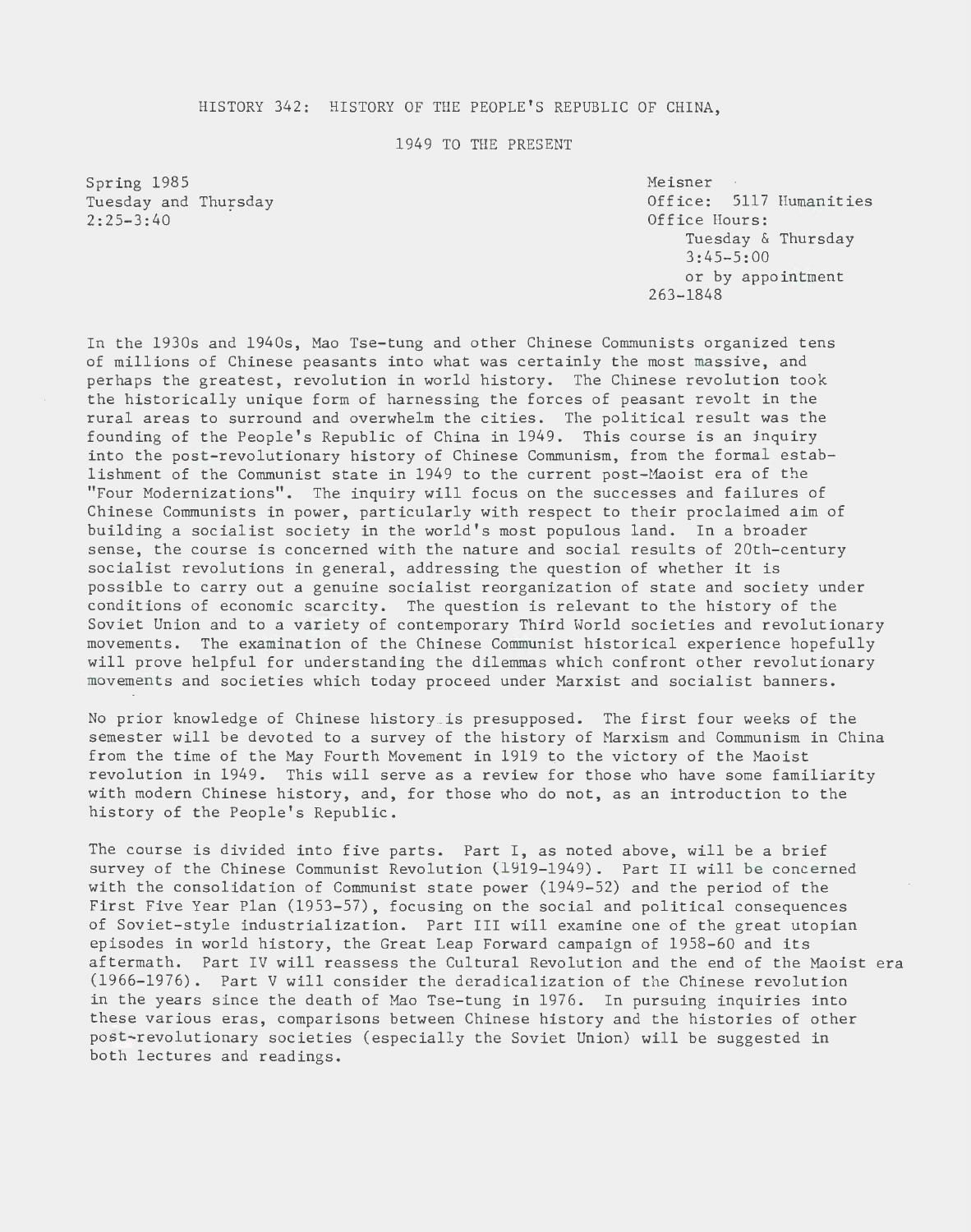Lectures usually will be confined to about 45 minutes, followed by a half-hour of general discussion.

#### REQUIREMENTS

- 1. A final examination based on the lectures and readings listed below.
- 2. A paper (about ten typewritten pages) selected from one of the topics suggested on pages 6-8 below. Other topics may be chosen in consultation with the instructor.
- Grading: Final exam: 60% Paper : 40%

Paperback editions of the following books are available for purchase at the University Bookstore and elsewhere:

Lucien Bianco, The Origins of the Chinese Revolution, 1915-1949 (Stanford University Press)

William Rosenberg and Marilyn Young, Transforming Russia and China (Oxford University Press)

Maurice Meisner, Mao's China: A History of the People's Republic (The Free Press)

David and Nancy Milton, The Wind Will Not Subside: Years in Revolutionary China, 1964-69 (Pantheon)

Roger Garside, Coming Alive: China After Mao (Mentor)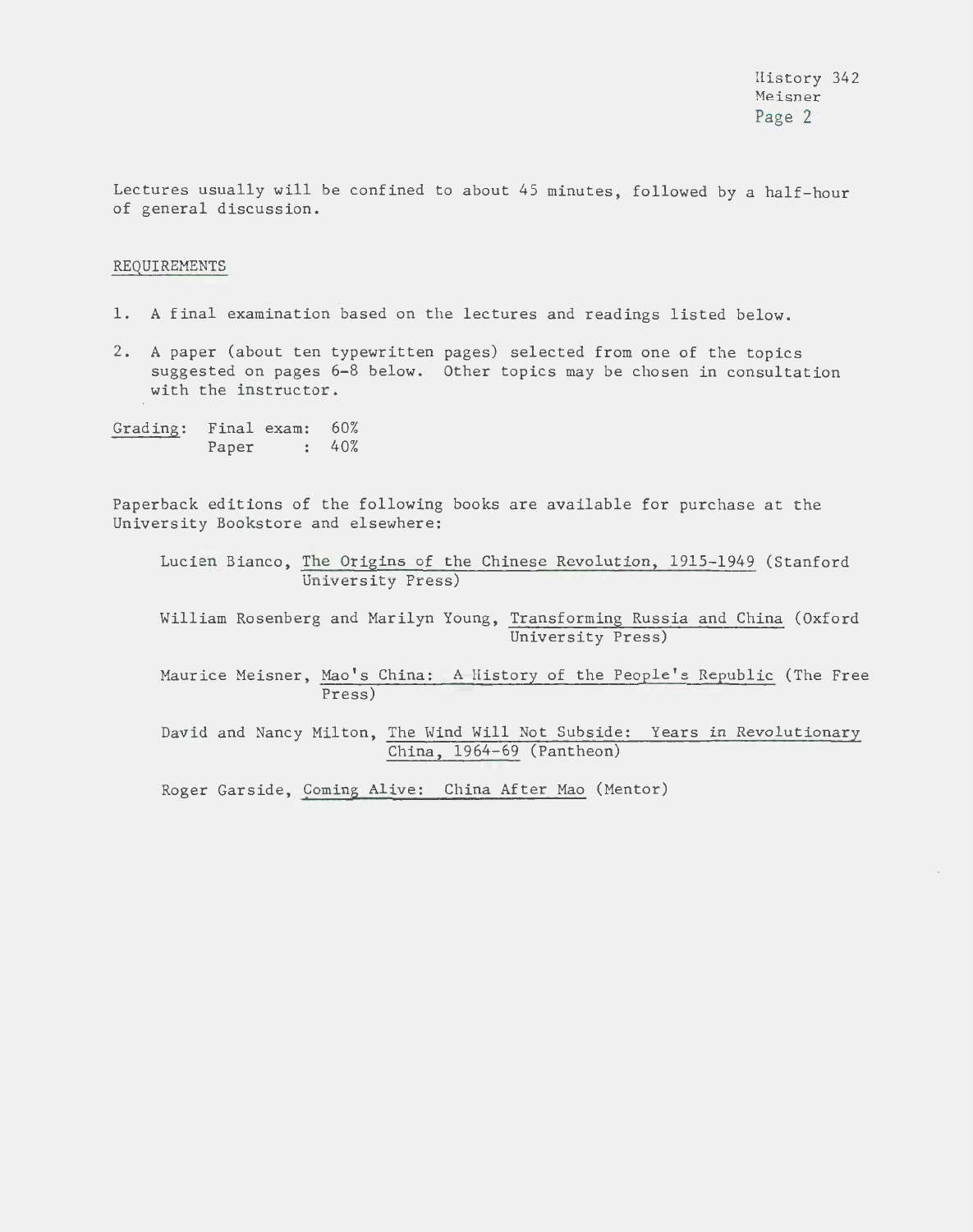History 342 Heisner Page 3

Lectures and Readings:

#### Part I: The Chinese Communist Revolution, 1919-1949

- January 22: Problems in the Study of Contemporary Chinese History
- January 24: The Making of a Revolutionary Situation: China, 1839-1919
- January 29: The Introduction of Marxism and the Origins of the Chinese Communist Party
- January 31: The Revolution of 1925-27
- February 5: The Origins of Maoism
- February 7: Yenan Communism (1935-45)
- February 12: The Nature of the Chinese Communist Revolution: the theory of "peasant nationalism"
- February 14: A Comparison of the Chinese and Russian Revolutions

# Readings:

- Lucien Bianco, The Origins of the Chinese Revolution, 1915-1949 (Stanford paperback) or Stuart Schram, Mao Tse-tung (Penguin paperback), chs. 1-8.
- William Rosenberg and Marilyn Young, Transforming Russia and China (Oxford paperback), chs. 1-6
- Maurice Meisner, Mao's China: A History of the People's Republic (Free Press paperback), chs. 1-4.
- NOTE: Schram's Mao Tse-tung is out of print. If you can find a used copy (or use library reserve), it is to be preferred over the Bianco book.

# Part II: The Establishment of Communist Political Power and the Era of the First Five Year Plan, 1949-1957

- February 19: Revolutionaries Turned Rulers: The New State and its Ideology
- February 21: Repression, Terror and the Korean War
- February 26: Urban China: The Era of National Capitalism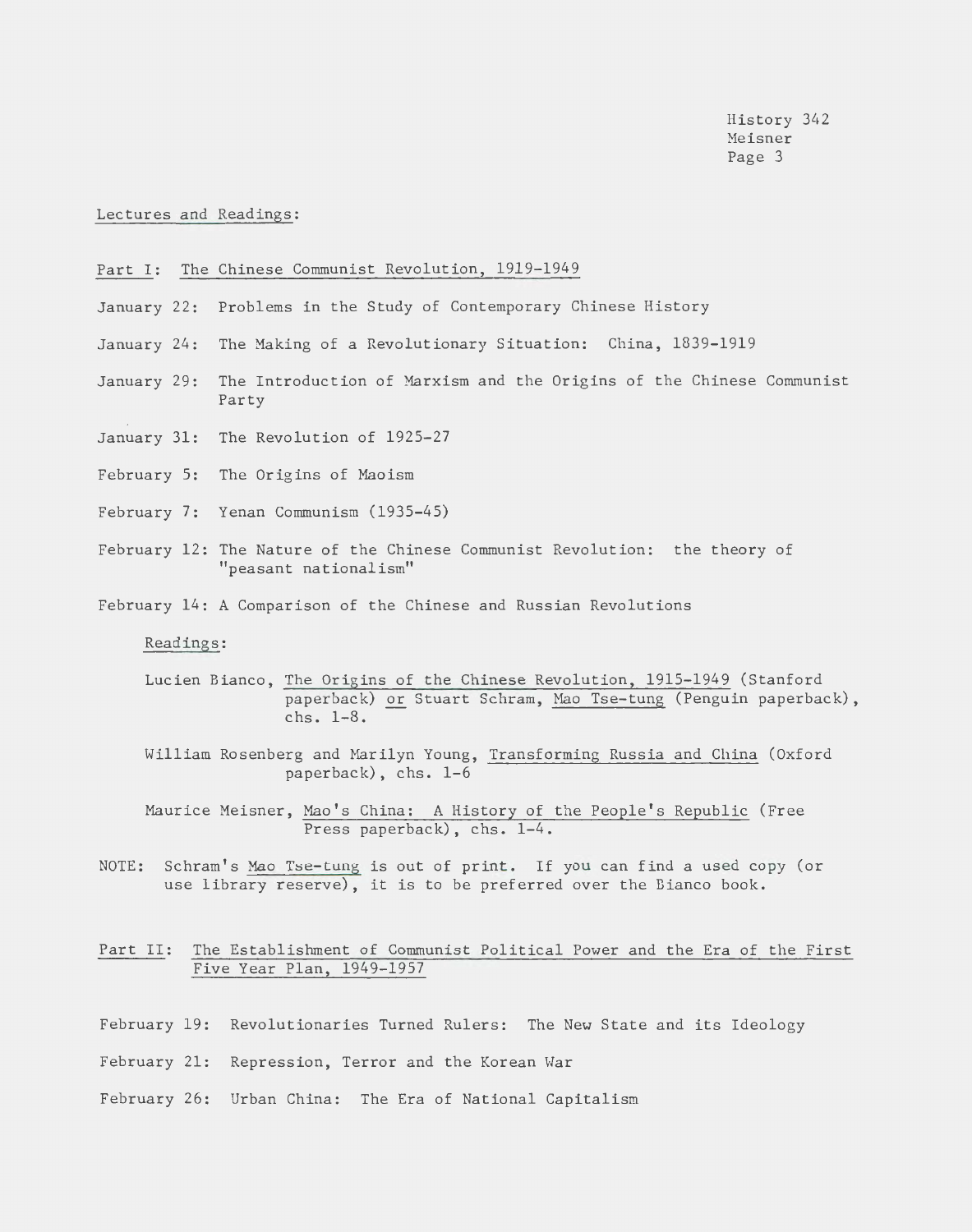# Part II, continued

- February 28: Rural China: The Land Reform Campaign
- March 5: The First Five Year Plan and its Social Consequences
- March 7: Agricultural Collectivization
- March 12: The Hundred Flowers Campaign

#### . Readings:

Meisner, Mao's China, chs. 5-11.

Rosenberg and Young, Transforming Russia and China, ch. 7.

## Part III. The Great Leap Forward Campaign and Its Aftermath, 1953-65

- March 14: The Maoist Strategy of Development and the Theory of Permanent Revolution
- March 26: The Great Leap (1958-60)
- March 28: Economic and Political Consequences of the Great Leap
- April 2: The Liuist Regime (1961-65)

# Readings:

Meisner, Mao's China, chs. 12-17.

Rosenberg and Young, Transforming Russia and China, ch. 8.

## Part IV: The Cultural Revolution and the Close of the Maoist Era, 1966-76

- April 4: The Concept of "Cultural Revolution".
- April 9: Class Struggles and Political Struggles, 1966-69
- April 11: Results and Consequences of the Cultural Revolution
- April 16: The Rise and Fall of the "Gang of Four", 1970-76.
- April 18: Successes and Failures of the Maoist Era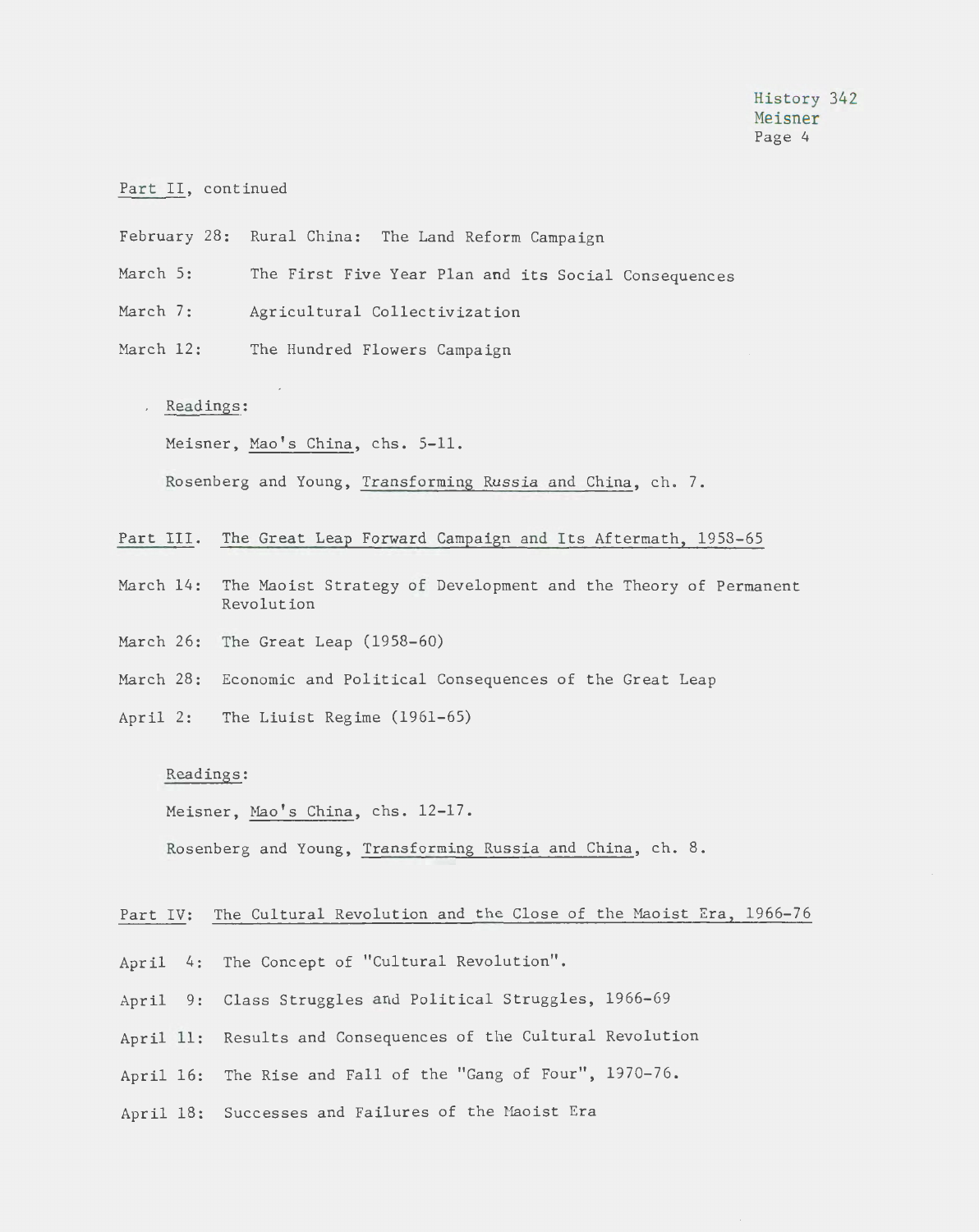History 342 Meisner Page 5

## Part IV, continued

### Readings:

David and Nancy Milton, The Wind Will Not Subside: Years in Revolutionary China, 1964-69 (Pantheon paperback).

Meisner, A History of China in the Maoist and Post-Maoist Eras, chs. 18-21 (mss. available on reserve in Ristory Dept. Library, 4257 Humanities)

### Part V: Post-Maoist China, 1976-84

- April 23: The Ascendency of Teng Hsiao-p'ing (Deng Xiaoping)
- April 25: Politics and Policies in the Teng Era
- April 30: Economic Reforms and Social Results
- $May 2:$ Chinese Marxism in the Post-Mao Era
- May 7: Socialism and Modernization
- May 9: 9: China and the Fate of Socialist Revolutions

## Readings:

Roger Garside, Coming Alive: China After Mao (Mentor).

Meisner, A History of China in the Maoist and Post-Maoist Eras, Chs. 22-24 (mss. on reserve in History Dept. Library)

Papers due on or before May 7 Final Exam: to be announced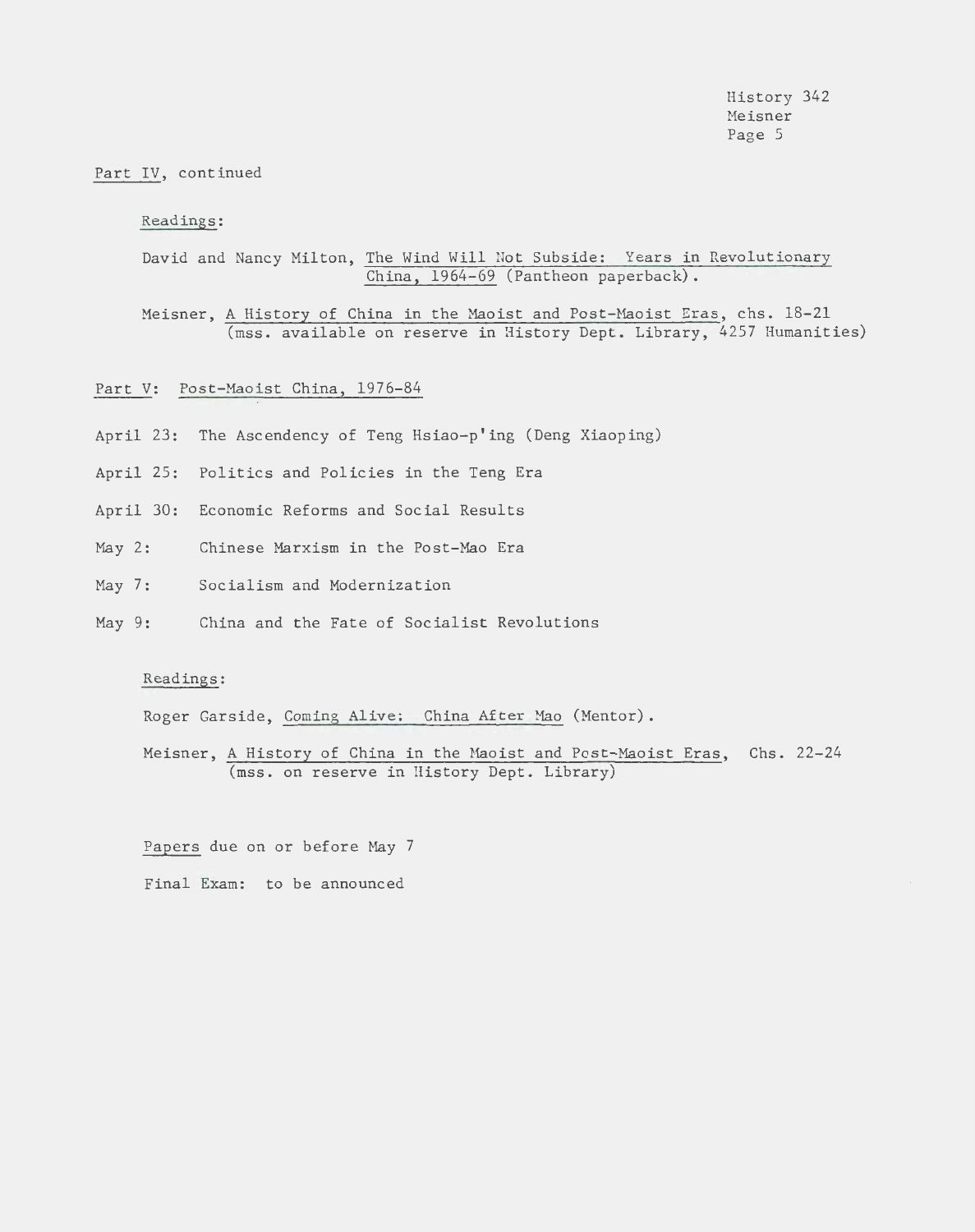Hist. 342 page 6

# Suggested Paper Topics and Readings

Essays should be reasonably concise (about 10-12 typewritten pages), well-argued, and based on the critical reading of two of the listed books. Most of the books should be available on reserve in Helen White Library.

- l. The Nature of the Chinese Communist Revolution; a nationalist or a social revolution?
	- Chalmers Johnson, Peasant Nationalism and Communist Power Mark Selden, The Yenan Way in Revolutionary China
- 2. The Character of the Kuomintang Regime -- and why it collapsed.

Lloyd Eastman, The Abortive Revolution Suzanne Pepper, Civil War in China: The Political Struggle, 1945-49.

3. Maoism as a Variant of Marxism-Leninism

Benjamin Schwartz, Chinese Communism and the Rise of Mao Stuart Schram, The Political Thought of Mao Tse-tung or Maurice Meisner, Marxism, Maoism and Utopianism

4. China and the Korean War

Bruce Cummings, The Origins of the Korean War Allen Whiting, China Crosses the Yalu: The Decision to Enter the Korean War

5. The Nature of the Chinese Communist State

Theda Skocpol, States and Social Revolution V. Nee and D. Mozingo (eds.), State and Society in Contemporary China

6. Industrialization during the Maoist Era

Stephen Andors, China s Industrial Revolution Barry Richman, Industrial Society in Communist China or Thomas Rawski, China's Transition to Industrialism

7. Industry in the Countryside

Dwight Perkins (ed.), Rural Small-Scale Industry in the People's Republic of China Jon Sigurdson, Rural Industrialization in China

8. Women in China: Chinese Communism and Sexual Inequality

Delia Davin, Woman-Work: Women and the Party in Revolutionary China Elisabeth Croll, Feminism and Socialism in China Marilyn Young (ed.), Women in China Kay Ann Johnson, Judith Stacey, Patriarchy and Socialist Revolution in China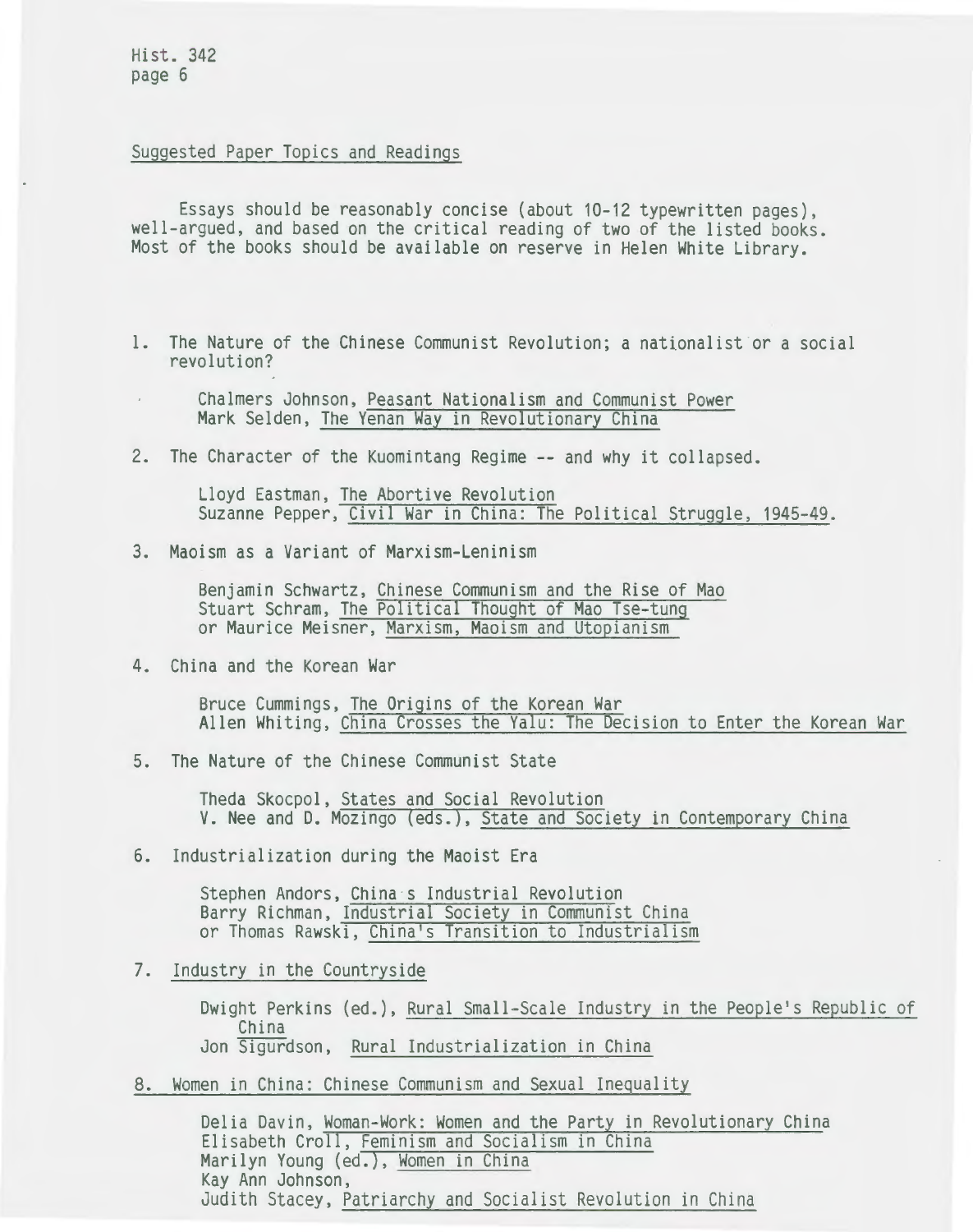Hist. 342 page 7

9. The Land Reform campaigns

William Hinton, Fanshen: A Documentary of Revolution in a Chinese Village C.K. Yang, A Chinese Village in Early Communist Transition or John Wong, Land Reform in China: Institutional Transformation of **Agriculture** 

10. Agricultural Collectivization

Vivienne Shue, Peasant China in Transition William Hinton, Shenfan (1983), parts 1 & 2 (pp.5-166).

11. Intellectuals in Communist China

Jerome Grieder, Intellectuals and the State in Modern China Merle Goldman, China's Intellectuals: Advise and Dissent or James McGough (ed.), Fei Hsiao-tung: The Dilemma of a Chinese Intellectual

12. The Hundred Flowers Campaign

Roderick MacFarquhar, The Origins of the Cultural Revolution, Vol. I: Contradictions Among the People, 1956-57. Roderick MacFarquhar (ed.), The Hundred Flowers Campaign and the Chinese Intellectuals

13. The Chinese Communist Bureaucracy

Harry Harding, Organizing China: The Problem of Bureaucracy Richard Kraus, Class Conflict in Chinese Socialism

14. The Chinese Army (PLA)

John Gittings, The Role of the Chinese Army<br>Ellis Joffe, Party and Army: Professionalism and Political Control in the Chinese Officer Corps or Livia Maitan, Party, Army and Masses in China

15. The Cultural Revolution: Leaders and Masses

Hong Yung Lee, The Politics of the Chinese Cultural Revolution Byung-joon Ahn, Chinese Politics and the Cultural Revolution Neale Hunter, Shanghai Journal

16. Results of the Cultural Revolution

Charles Bettelheim, Cultural Revolution and Industrial Organization in China Bill Brugger (ed.), China: The Impact of the Cultural Revolution